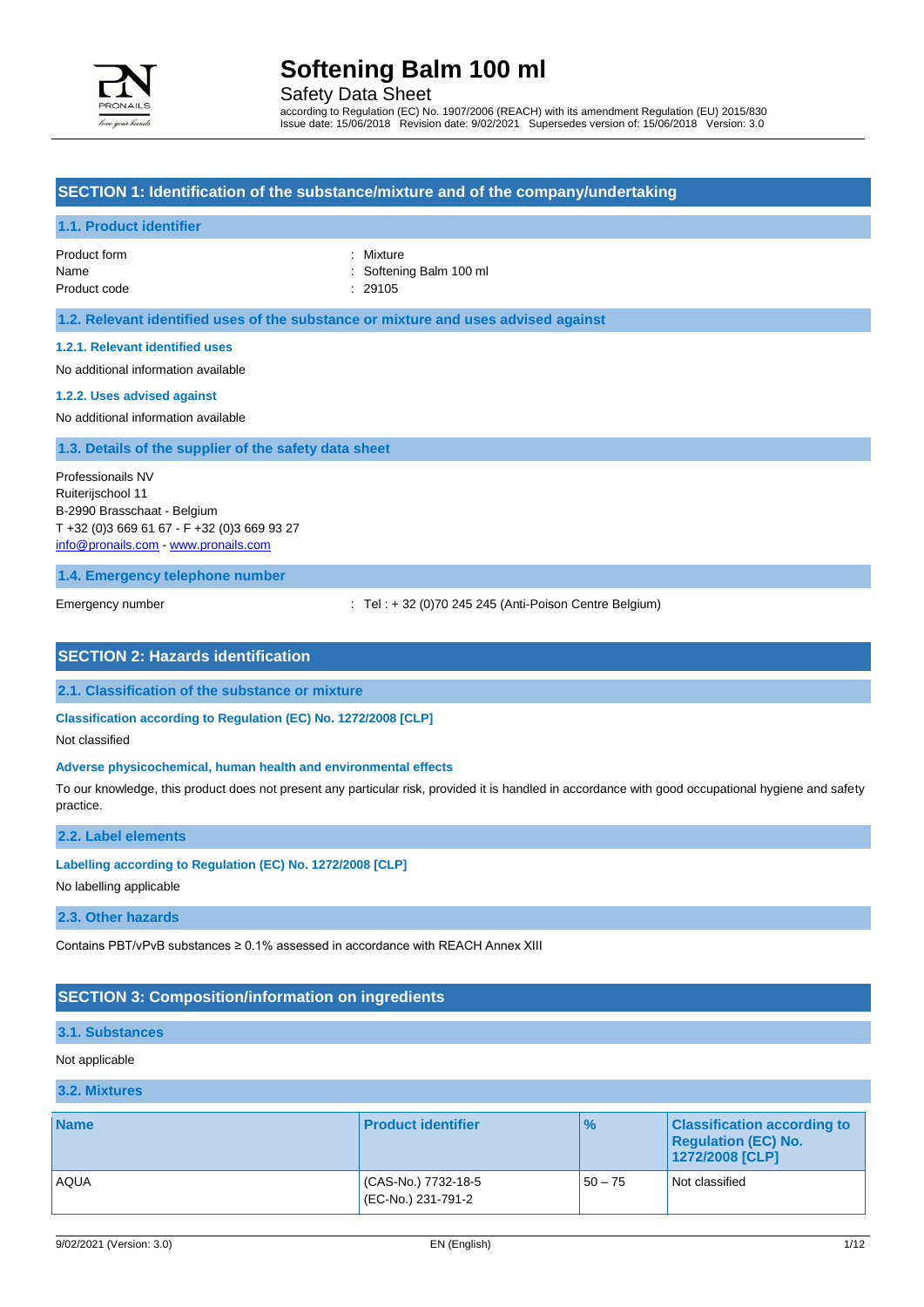Safety Data Sheet

according to Regulation (EC) No. 1907/2006 (REACH) with its amendment Regulation (EU) 2015/830

| <b>UREA</b>                                                                                      | (CAS-No.) 57-13-6<br>(EC-No.) 200-315-5                                   | $10 - 25$ | Not classified                                                                                                  |
|--------------------------------------------------------------------------------------------------|---------------------------------------------------------------------------|-----------|-----------------------------------------------------------------------------------------------------------------|
| HELIANTHUS ANNUUS SEED OIL                                                                       | (CAS-No.) 8001-21-6<br>(EC-No.) 232-273-9                                 | $5 - 10$  | Not classified                                                                                                  |
| <b>GLYCERIN</b>                                                                                  | (CAS-No.) 56-81-5<br>(EC-No.) 200-289-5                                   | $1 - 5$   | Not classified                                                                                                  |
| <b>GLYCERYL STEARATE</b>                                                                         | (CAS-No.) 31566-31-1<br>(EC-No.) 250-705-4                                | $1 - 5$   | Not classified                                                                                                  |
| PEG-100 STEARATE                                                                                 | (CAS-No.) 9004-99-3                                                       | $1 - 5$   | Not classified                                                                                                  |
| CAPRYLIC/CAPRIC TRIGLYCERIDE                                                                     | (CAS-No.) 73398-61-5<br>(EC-No.) 277-452-2                                | $1 - 5$   | Not classified                                                                                                  |
| CYCLOPENTASILOXANE<br>substance listed as REACH Candidate<br>(Decamethylcyclopentasiloxane (D5)) | (CAS-No.) 541-02-6<br>(EC-No.) 208-764-9                                  | $1 - 5$   | Not classified                                                                                                  |
| CYCLOHEXASILOXANE<br>substance listed as REACH Candidate<br>(Dodecamethylcyclohexasiloxane (D6)) | (CAS-No.) 540-97-6<br>(EC-No.) 208-762-8                                  | $1 - 5$   | Not classified                                                                                                  |
| <b>MENTHOL</b>                                                                                   | (CAS-No.) 89-78-1<br>(EC-No.) 201-939-0                                   | $1 - 5$   | Skin Irrit. 2, H315<br>Eye Irrit. 2, H319                                                                       |
| EUCALYPTUS GLOBULUS LEAF OIL                                                                     | (CAS-No.) 8000-48-4                                                       | $1 - 5$   | Flam. Liq. 3, H226<br>Skin Irrit. 2, H315<br>Skin Sens. 1, H317<br>Asp. Tox. 1, H304<br>Aquatic Chronic 2, H411 |
| PHENOXYETHANOL                                                                                   | (CAS-No.) 122-99-6<br>(EC-No.) 204-589-7<br>(EC Index-No.) 603-098-00-9   | $0,1 - 1$ | Acute Tox. 4 (Oral), H302<br>Eye Irrit. 2, H319                                                                 |
| HYDROXYETHYL ACRYLATE/SODIUM<br>ACRYLOYLDIMETHYL TAURATE COPOLYMER                               | (CAS-No.) 111286-86-3                                                     | $0,1 - 1$ | Skin Irrit. 2, H315                                                                                             |
| <b>TOCOPHERYL ACETATE</b>                                                                        | (CAS-No.) 58-95-7<br>(EC-No.) 200-405-4                                   | $0,1 - 1$ | Not classified                                                                                                  |
| <b>ISOHEXADECANE</b>                                                                             | (CAS-No.) 93685-80-4<br>(EC-No.) 297-628-2                                | $0,1 - 1$ | Not classified                                                                                                  |
| <b>XANTHAN GUM</b>                                                                               | (CAS-No.) 11138-66-2<br>(EC-No.) 234-394-2                                | $0,1 - 1$ | Not classified                                                                                                  |
| ALOE BARBADENSIS LEAF EXTRACT                                                                    | (CAS-No.) 85507-69-3<br>(EC-No.) 287-390-8                                | $0,1 - 1$ | Not classified                                                                                                  |
| <b>ALLANTOIN</b>                                                                                 | (CAS-No.) 97-59-6<br>(EC-No.) 202-592-8                                   | $0,1 - 1$ | Not classified                                                                                                  |
| ETHYLHEXYLGLYCERIN                                                                               | (CAS-No.) 70445-33-9<br>(EC-No.) 408-080-2<br>(EC Index-No.) 603-168-00-9 | $0,1 - 1$ | Eye Dam. 1, H318<br>Aquatic Chronic 3, H412                                                                     |
| <b>LACTIC ACID</b>                                                                               | (CAS-No.) 50-21-5<br>(EC-No.) 200-018-0                                   | $0,1 - 1$ | Skin Corr. 1, H314<br>Eye Dam. 1, H318                                                                          |
| POLYSORBATE 80                                                                                   | (CAS-No.) 9005-65-6                                                       | $0,1 - 1$ | Not classified                                                                                                  |
| LINOLEIC ACID                                                                                    | (CAS-No.) 60-33-3<br>(EC-No.) 200-470-9                                   | < 0,1     | Not classified                                                                                                  |
| SORBITAN OLEATE                                                                                  | (CAS-No.) 1338-43-8<br>(EC-No.) 215-665-4                                 | < 0,1     | Not classified                                                                                                  |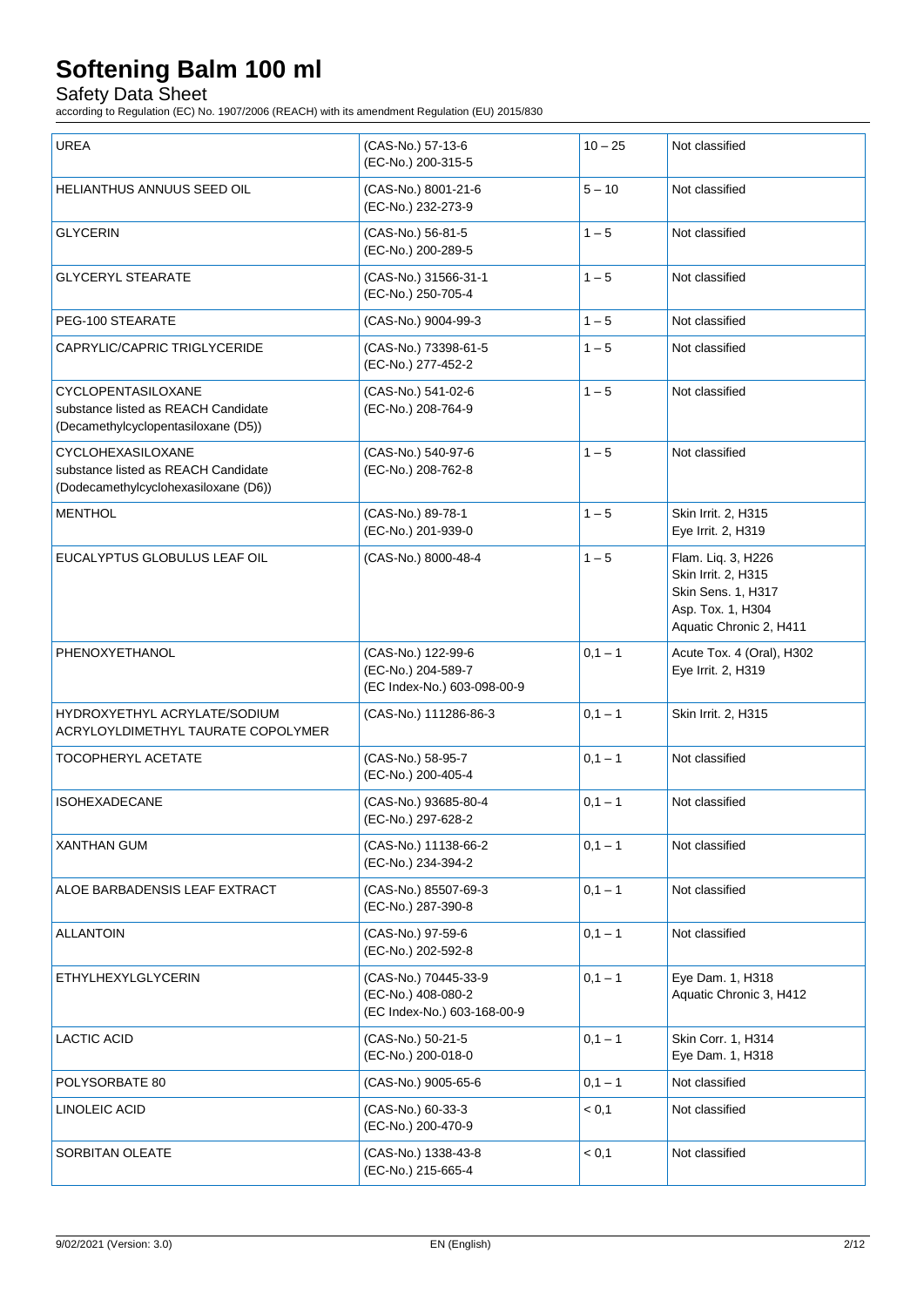# Safety Data Sheet

according to Regulation (EC) No. 1907/2006 (REACH) with its amendment Regulation (EU) 2015/830

| TETRASODIUM EDTA   | (CAS-No.) 64-02-8<br>(EC-No.) 200-573-9                                  | < 0,1 | Acute Tox. 4 (Oral), H302<br>Acute Tox. 4 (Inhalation), H332<br>Eye Dam. 1, H318                                    |
|--------------------|--------------------------------------------------------------------------|-------|---------------------------------------------------------------------------------------------------------------------|
| <b>UBIQUINONE</b>  | (CAS-No.) 303-98-0<br>(EC-No.) 206-147-9                                 | < 0.1 | Not classified                                                                                                      |
| LINOLENIC ACID     | (CAS-No.) 463-40-1<br>(EC-No.) 207-334-8                                 | < 0.1 | Not classified                                                                                                      |
| SODIUM BENZOATE    | (CAS-No.) 532-32-1<br>(EC-No.) 208-534-8                                 | < 0.1 | Eye Irrit. 2, H319                                                                                                  |
| POTASSIUM SORBATE  | (CAS-No.) 590-00-1                                                       | < 0,1 | Eye Irrit. 2, H319                                                                                                  |
| <b>CITRIC ACID</b> | (CAS-No.) 77-92-9<br>(EC-No.) 201-069-1                                  | < 0.1 | Eye Irrit. 2, H319                                                                                                  |
| <b>LIMONENE</b>    | (CAS-No.) 5989-27-5<br>(EC-No.) 227-813-5<br>(EC Index-No.) 601-029-00-7 |       | Flam. Lig. 3, H226<br>Skin Irrit. 2, H315<br>Skin Sens. 1, H317<br>Aquatic Acute 1, H400<br>Aquatic Chronic 1, H410 |
| <b>LINALOOL</b>    | (CAS-No.) 78-70-6<br>(EC-No.) 201-134-4                                  |       | Skin Irrit. 2, H315<br>Eye Irrit. 2, H319<br>Skin Sens. 1B, H317                                                    |

| <b>Specific concentration limits:</b> |                                         |                                                                             |
|---------------------------------------|-----------------------------------------|-----------------------------------------------------------------------------|
| <b>Name</b>                           | <b>Product identifier</b>               | <b>Specific concentration limits</b>                                        |
| MENTHOL                               | (CAS-No.) 89-78-1<br>(EC-No.) 201-939-0 | $(25 < C < 100)$ Skin Irrit. 2, H315<br>$(25 < C < 100)$ Eye Irrit. 2, H319 |

Full text of H-statements: see section 16

| <b>SECTION 4: First aid measures</b>                                                                                                                       |                                                                                                                                                                                                             |
|------------------------------------------------------------------------------------------------------------------------------------------------------------|-------------------------------------------------------------------------------------------------------------------------------------------------------------------------------------------------------------|
| 4.1. Description of first aid measures                                                                                                                     |                                                                                                                                                                                                             |
| First-aid measures after inhalation<br>First-aid measures after skin contact<br>First-aid measures after eye contact<br>First-aid measures after ingestion | : Remove person to fresh air and keep comfortable for breathing.<br>: Wash skin with plenty of water.<br>: Rinse eyes with water as a precaution.<br>: Call a poison center or a doctor if you feel unwell. |
| 4.2. Most important symptoms and effects, both acute and delayed                                                                                           |                                                                                                                                                                                                             |

No additional information available

**4.3. Indication of any immediate medical attention and special treatment needed**

Treat symptomatically.

| <b>SECTION 5: Firefighting measures</b>                    |                                                                                                                                             |
|------------------------------------------------------------|---------------------------------------------------------------------------------------------------------------------------------------------|
| 5.1. Extinguishing media                                   |                                                                                                                                             |
| Suitable extinguishing media                               | : Water spray. Dry powder. Foam. Carbon dioxide.                                                                                            |
| 5.2. Special hazards arising from the substance or mixture |                                                                                                                                             |
| Hazardous decomposition products in case of fire           | : Toxic fumes may be released.                                                                                                              |
| 5.3. Advice for firefighters                               |                                                                                                                                             |
| Protection during firefighting                             | : Do not attempt to take action without suitable protective equipment. Self-contained<br>breathing apparatus. Complete protective clothing. |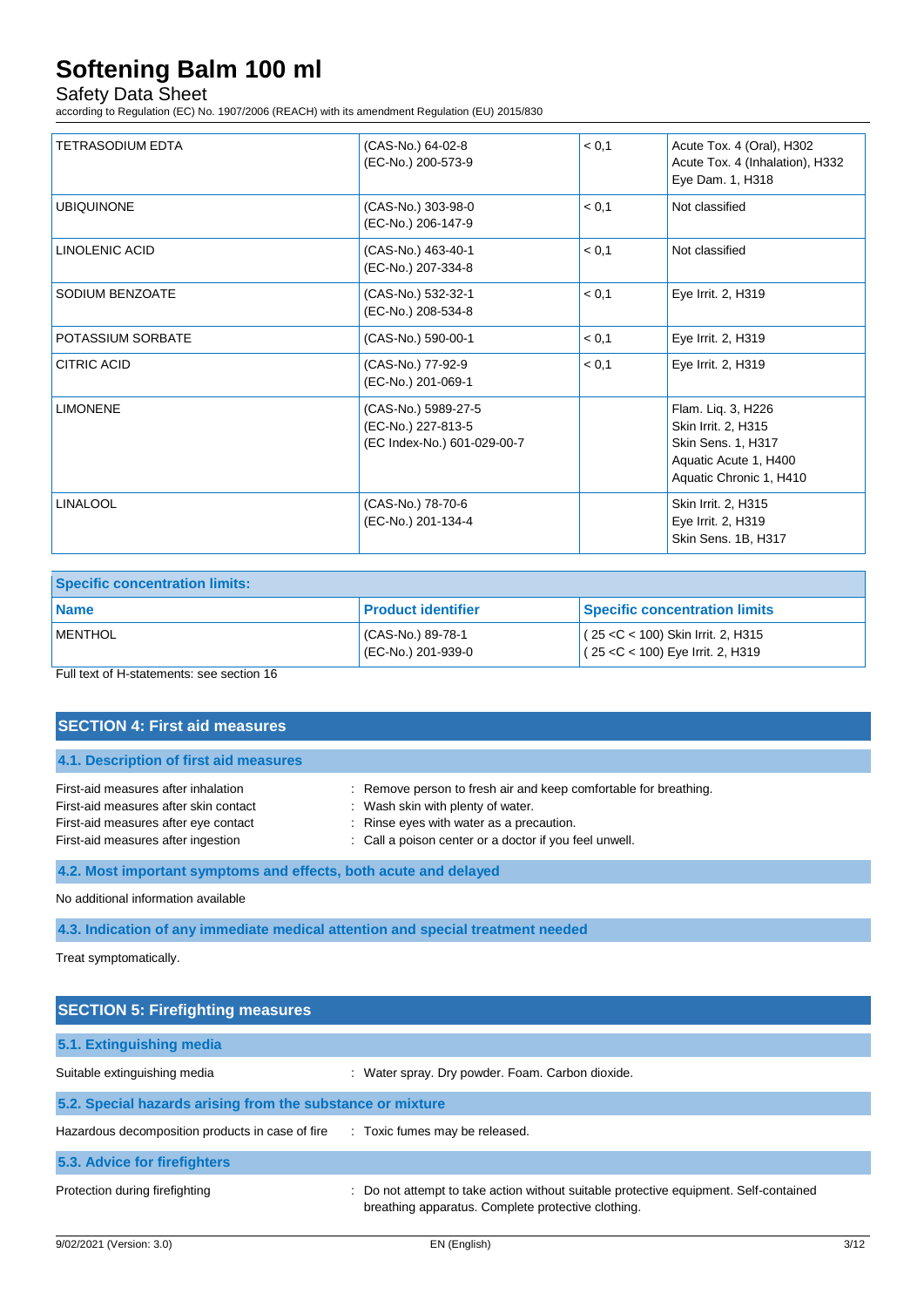# Safety Data Sheet

according to Regulation (EC) No. 1907/2006 (REACH) with its amendment Regulation (EU) 2015/830

| <b>SECTION 6: Accidental release measures</b>                            |                                                                                                                                                                                          |
|--------------------------------------------------------------------------|------------------------------------------------------------------------------------------------------------------------------------------------------------------------------------------|
| 6.1. Personal precautions, protective equipment and emergency procedures |                                                                                                                                                                                          |
| 6.1.1. For non-emergency personnel                                       |                                                                                                                                                                                          |
| <b>Emergency procedures</b>                                              | Ventilate spillage area.                                                                                                                                                                 |
| 6.1.2. For emergency responders                                          |                                                                                                                                                                                          |
| Protective equipment                                                     | Do not attempt to take action without suitable protective equipment. For further information<br>refer to section 8: "Exposure controls/personal protection".                             |
| <b>6.2. Environmental precautions</b>                                    |                                                                                                                                                                                          |
| Avoid release to the environment.                                        |                                                                                                                                                                                          |
| 6.3. Methods and material for containment and cleaning up                |                                                                                                                                                                                          |
| Methods for cleaning up<br>Other information                             | : Take up liquid spill into absorbent material.<br>Dispose of materials or solid residues at an authorized site.                                                                         |
| <b>6.4. Reference to other sections</b>                                  |                                                                                                                                                                                          |
| For further information refer to section 13.                             |                                                                                                                                                                                          |
| <b>SECTION 7: Handling and storage</b>                                   |                                                                                                                                                                                          |
| 7.1. Precautions for safe handling                                       |                                                                                                                                                                                          |
| Precautions for safe handling<br>Hygiene measures                        | Ensure good ventilation of the work station. Wear personal protective equipment.<br>Do not eat, drink or smoke when using this product. Always wash hands after handling the<br>product. |
| 7.2. Conditions for safe storage, including any incompatibilities        |                                                                                                                                                                                          |
|                                                                          |                                                                                                                                                                                          |

Storage conditions **Storage conditions** : Store in a well-ventilated place. Keep cool.

**7.3. Specific end use(s)**

No additional information available

# **SECTION 8: Exposure controls/personal protection**

**8.1. Control parameters**

No additional information available

**8.2. Exposure controls**

#### **Appropriate engineering controls:**

Ensure good ventilation of the work station.

| Hand protection:                  |  |
|-----------------------------------|--|
| Protective gloves                 |  |
|                                   |  |
| Eye protection:                   |  |
| Safety glasses                    |  |
|                                   |  |
| Skin and body protection:         |  |
| Wear suitable protective clothing |  |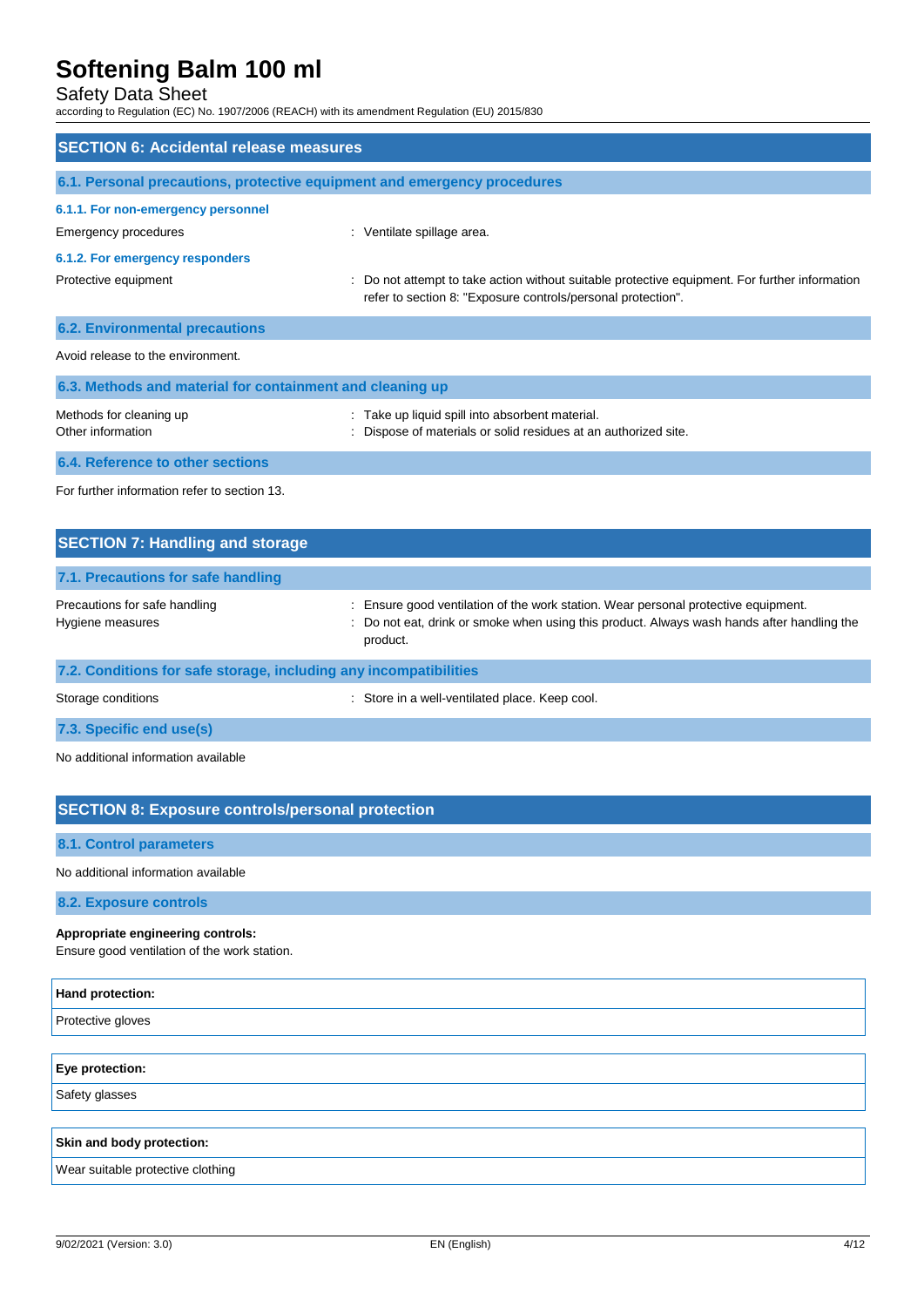Safety Data Sheet

according to Regulation (EC) No. 1907/2006 (REACH) with its amendment Regulation (EU) 2015/830

### **Respiratory protection:**

In case of insufficient ventilation, wear suitable respiratory equipment

**SECTION 9: Physical and chemical properties**

#### **Personal protective equipment symbol(s):**



#### **Environmental exposure controls:** Avoid release to the environment.

| Physical state                                  | : Liquid          |
|-------------------------------------------------|-------------------|
| Appearance                                      | Liquid.           |
| Colour                                          | : white.          |
| Odour                                           | Menthol.          |
| Odour threshold                                 | No data available |
| pH                                              | No data available |
| Relative evaporation rate (butylacetate=1)      | No data available |
| Melting point                                   | Not applicable    |
| Freezing point                                  | No data available |
| Boiling point                                   | No data available |
| Flash point                                     | No data available |
| Auto-ignition temperature                       | No data available |
| Decomposition temperature                       | No data available |
| Flammability (solid, gas)                       | Not applicable    |
| Vapour pressure                                 | No data available |
| Relative vapour density at 20 °C                | No data available |
| Relative density                                | No data available |
| Density                                         | 1,1 $g/m3$        |
| Solubility                                      | No data available |
| Partition coefficient n-octanol/water (Log Pow) | No data available |
| Viscosity, kinematic                            | No data available |
| Viscosity, dynamic                              | No data available |
| <b>Explosive properties</b>                     | No data available |
| Oxidising properties                            | No data available |
| <b>Explosive limits</b>                         | No data available |

#### **9.2. Other information**

No additional information available

### **SECTION 10: Stability and reactivity**

#### **10.1. Reactivity**

The product is non-reactive under normal conditions of use, storage and transport.

### **10.2. Chemical stability**

Stable under normal conditions.

### **10.3. Possibility of hazardous reactions**

No dangerous reactions known under normal conditions of use.

#### **10.4. Conditions to avoid**

None under recommended storage and handling conditions (see section 7).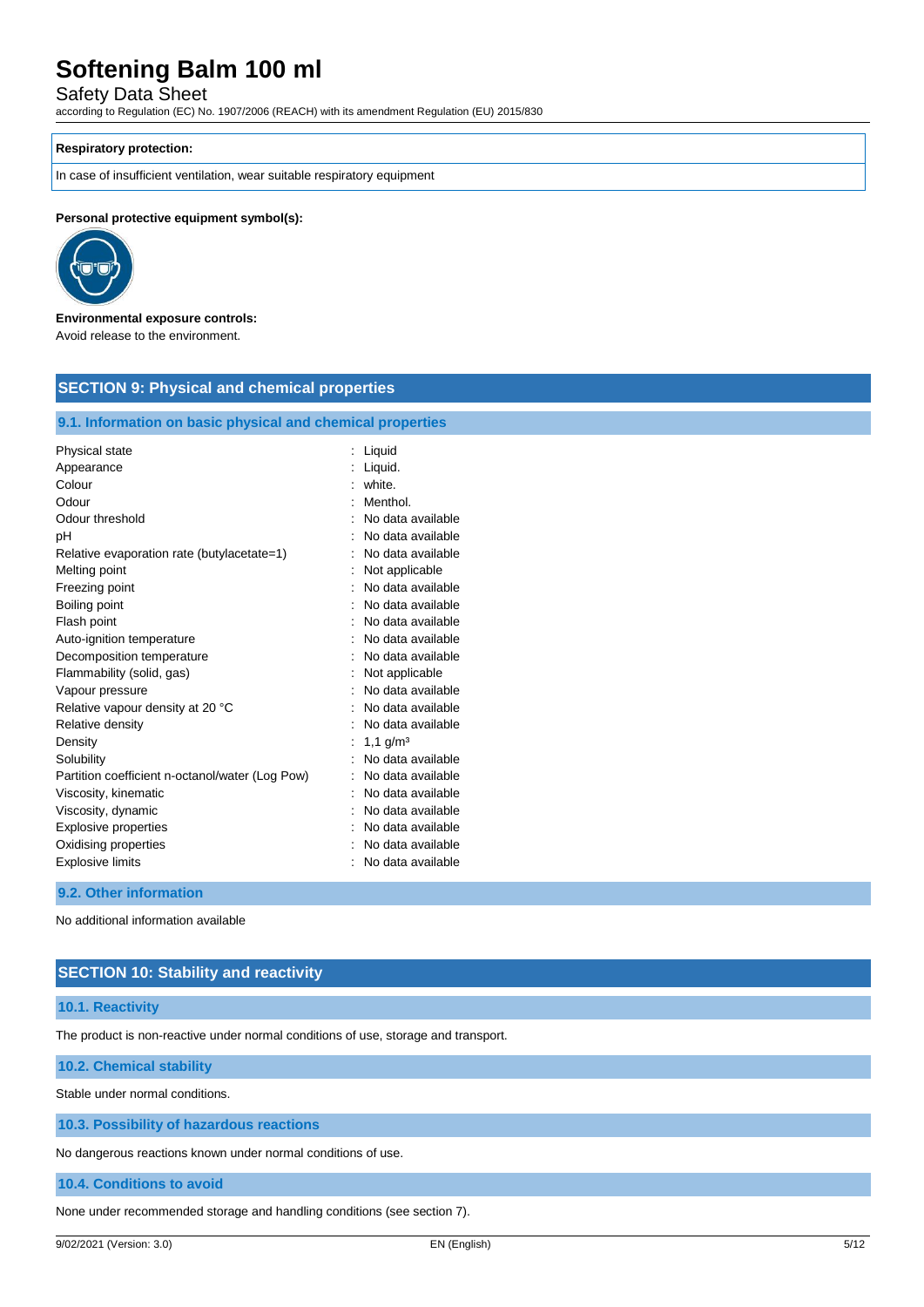# Safety Data Sheet

according to Regulation (EC) No. 1907/2006 (REACH) with its amendment Regulation (EU) 2015/830

### **10.5. Incompatible materials**

#### No additional information available

#### **10.6. Hazardous decomposition products**

Under normal conditions of storage and use, hazardous decomposition products should not be produced.

| <b>SECTION 11: Toxicological information</b>                                    |                                                              |  |
|---------------------------------------------------------------------------------|--------------------------------------------------------------|--|
| 11.1. Information on toxicological effects                                      |                                                              |  |
| Acute toxicity (oral)<br>Acute toxicity (dermal)<br>Acute toxicity (inhalation) | Not classified<br>÷.<br>: Not classified<br>: Not classified |  |
| <b>XANTHAN GUM (11138-66-2)</b>                                                 |                                                              |  |

| LD50 oral rat                    | 45000 mg/kg Source: Rhone-Poulenc |
|----------------------------------|-----------------------------------|
|                                  |                                   |
| $A$ VOEDVL CTEADATE (OAECO OA A) |                                   |

| <b>GLYCERYL STEARATE (31566-31-1)</b> |                                                                                                                   |
|---------------------------------------|-------------------------------------------------------------------------------------------------------------------|
| LD50 oral                             | > 5000 mg/kg bodyweight Animal: mouse, Animal sex: female, Guideline: OECD<br>Guideline 401 (Acute Oral Toxicity) |
| LD50 dermal rat                       | > 2000 mg/kg bodyweight Animal: rat, Guideline: other:79/831/EWG, Annex V, Part B                                 |

| <b>CYCLOPENTASILOXANE (541-02-6)</b> |                                                                                                                                                                       |
|--------------------------------------|-----------------------------------------------------------------------------------------------------------------------------------------------------------------------|
| LD50 oral rat                        | > 5000 mg/kg bodyweight Animal: rat, Guideline: OECD Guideline 401 (Acute Oral<br>Toxicity)                                                                           |
| LD50 dermal rabbit                   | > 2000 mg/kg bodyweight Animal: rabbit, Guideline: OECD Guideline 402 (Acute Dermal<br>Toxicity)                                                                      |
| LC50 inhalation rat (mg/l)           | 8,67 mg/l air Animal: rat, Guideline: OECD Guideline 403 (Acute Inhalation Toxicity),<br>Guideline: EPA OTS 798.1150 (Acute inhalation toxicity), 95% CL: 7,3 - 10,32 |

| <b>CYCLOHEXASILOXANE (540-97-6)</b> |                                                                                                                         |
|-------------------------------------|-------------------------------------------------------------------------------------------------------------------------|
| LD50 oral rat                       | -> 2000 mg/kg bodyweight Animal: rat, Guideline: OECD Guideline 423 (Acute Oral toxicity<br>- Acute Toxic Class Method) |
| LD50 dermal rat                     | > 2000 mg/kg bodyweight Animal: rat, Guideline: OECD Guideline 402 (Acute Dermal<br>Toxicity)                           |

| PHENOXYETHANOL (122-99-6)  |                                                                                                                                                                           |
|----------------------------|---------------------------------------------------------------------------------------------------------------------------------------------------------------------------|
| LD50 oral rat              | 1386 mg/kg Source: SIDS                                                                                                                                                   |
| LD50 dermal rat            | 14391 mg/kg bodyweight Animal: rat                                                                                                                                        |
| LD50 dermal rabbit         | > 2214 mg/kg bodyweight Animal: rabbit, Guideline: other:Draft IRLG (Interagency<br>Regulatory Liaison Group) Guidelines for Selected Acute Toxicity Tests (August, 1979) |
| LC50 inhalation rat (mg/l) | > 1 mg/l air Animal: rat, Guideline: other: OECD 412                                                                                                                      |

| SODIUM BENZOATE (532-32-1) |                                                        |
|----------------------------|--------------------------------------------------------|
| LD50 oral rat              | 3450 mg/kg bodyweight Animal: rat, 95% CL: 3150 - 3740 |
| LD50 dermal rabbit         | s 2000 mg/kg bodyweight Animal: rabbit                 |
| LC50 inhalation rat (mg/l) | $>$ 12,2 mg/l air Animal: rat                          |

**SODIUM BENZOATE (532-32-1)**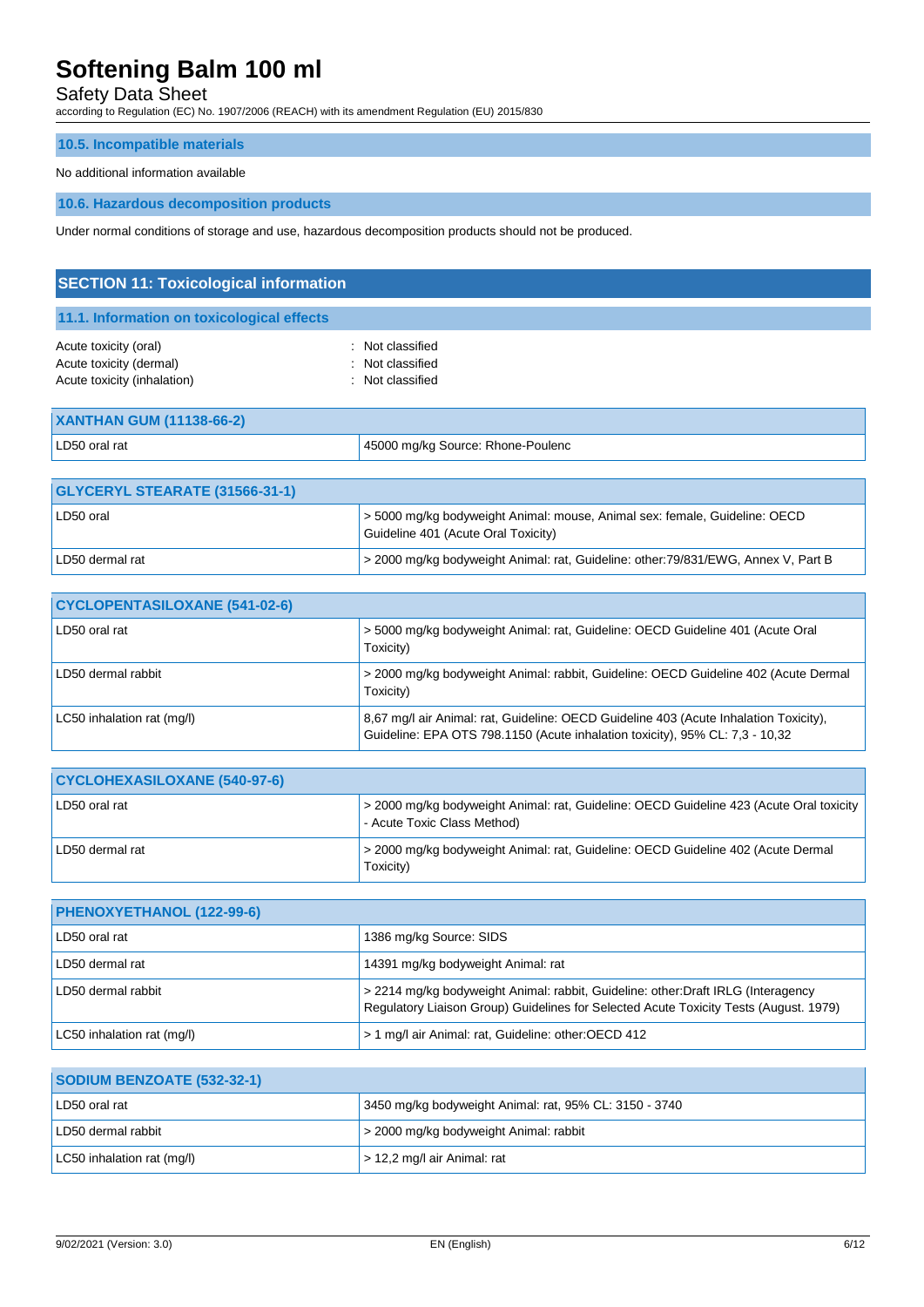## Safety Data Sheet

according to Regulation (EC) No. 1907/2006 (REACH) with its amendment Regulation (EU) 2015/830

| MENTHOL (89-78-1)          |                                                                                                 |
|----------------------------|-------------------------------------------------------------------------------------------------|
| LD50 oral rat              | 3180 mg/kg bodyweight Animal: rat                                                               |
| LC50 inhalation rat (mg/l) | $\approx$ 5,289 mg/l air Animal: rat, Guideline: OECD Guideline 403 (Acute Inhalation Toxicity) |

| <b>POLYSORBATE 80 (9005-65-6)</b>                                                                                                                         |                                                                                                                                                                                                                |
|-----------------------------------------------------------------------------------------------------------------------------------------------------------|----------------------------------------------------------------------------------------------------------------------------------------------------------------------------------------------------------------|
| LC50 inhalation rat (mg/l)                                                                                                                                | > 5.1 mg/l air Animal: rat, Guideline: OECD Guideline 403 (Acute Inhalation Toxicity),<br>Guideline: EU Method B.2 (Acute Toxicity (Inhalation)), Guideline: EPA OPPTS 870.1300<br>(Acute inhalation toxicity) |
| Skin corrosion/irritation<br>$\bullet$<br>Serious eye damage/irritation<br>Respiratory or skin sensitisation<br>Germ cell mutagenicity<br>Carcinogenicity | Not classified<br>: Not classified<br>: Not classified<br>Not classified<br>: Not classified                                                                                                                   |
| Reproductive toxicity                                                                                                                                     | Not classified                                                                                                                                                                                                 |
| <b>GLYCERYL STEARATE (31566-31-1)</b>                                                                                                                     |                                                                                                                                                                                                                |
|                                                                                                                                                           |                                                                                                                                                                                                                |

| NOAEL (animal/female, F0/P) | 1000 mg/kg bodyweight Animal: rat, Animal sex: female, Guideline: OECD Guideline 422<br>Combined Repeated Dose Toxicity Study with the Reproduction / Developmental Toxicity<br>Screening Test) |
|-----------------------------|-------------------------------------------------------------------------------------------------------------------------------------------------------------------------------------------------|

| PHENOXYETHANOL (122-99-6)             |                                                                                                                                                                                      |
|---------------------------------------|--------------------------------------------------------------------------------------------------------------------------------------------------------------------------------------|
| LOAEL (animal/male, F1)               | $\approx$ 1875 mg/kg bodyweight Animal: mouse, Animal sex: male, Guideline:<br>other: Reproductive Assessment by Continuous Breeding (RACB); protocol devised by the<br><b>NTP</b>   |
| LOAEL (animal/female, F1)             | $\approx$ 1875 mg/kg bodyweight Animal: mouse, Animal sex: female, Guideline:<br>other: Reproductive Assessment by Continuous Breeding (RACB); protocol devised by the<br><b>NTP</b> |
| NOAEL (animal/female, F0/P)           | $\approx$ 1875 mg/kg bodyweight Animal: mouse, Animal sex: female, Guideline:<br>other: Reproductive Assessment by Continuous Breeding (RACB); protocol devised by the<br><b>NTP</b> |
| STOT-single exposure                  | : Not classified                                                                                                                                                                     |
| STOT-repeated exposure                | : Not classified                                                                                                                                                                     |
| <b>GLYCERYL STEARATE (31566-31-1)</b> |                                                                                                                                                                                      |

| NOAEL (oral, rat, 90 days) | $\approx$ 5000 mg/kg bodyweight Animal: rat, Guideline: OECD Guideline 408 (Repeated Dose<br>90-Day Oral Toxicity in Rodents) |
|----------------------------|-------------------------------------------------------------------------------------------------------------------------------|
|                            |                                                                                                                               |

| <b>CYCLOPENTASILOXANE (541-02-6)</b> |                                                                                                                        |
|--------------------------------------|------------------------------------------------------------------------------------------------------------------------|
| NOAEL (oral, rat, 90 days)           | 2 1000 mg/kg bodyweight Animal: rat, Guideline: OECD Guideline 408 (Repeated Dose<br>90-Day Oral Toxicity in Rodents)  |
| NOAEL (dermal, rat/rabbit, 90 days)  | 2 1600 mg/kg bodyweight Animal: rat, Guideline: OECD Guideline 410 (Repeated Dose<br>Dermal Toxicity: 21/28-Day Study) |

| <b>CYCLOHEXASILOXANE (540-97-6)</b> |                                                                                                                                                                                                   |
|-------------------------------------|---------------------------------------------------------------------------------------------------------------------------------------------------------------------------------------------------|
| NOAEL (oral, rat, 90 days)          | 1000 mg/kg bodyweight Animal: rat, Animal sex: female, Guideline: OECD Guideline 422<br>Combined Repeated Dose Toxicity Study with the Reproduction / Developmental Toxicity  <br>Screening Test) |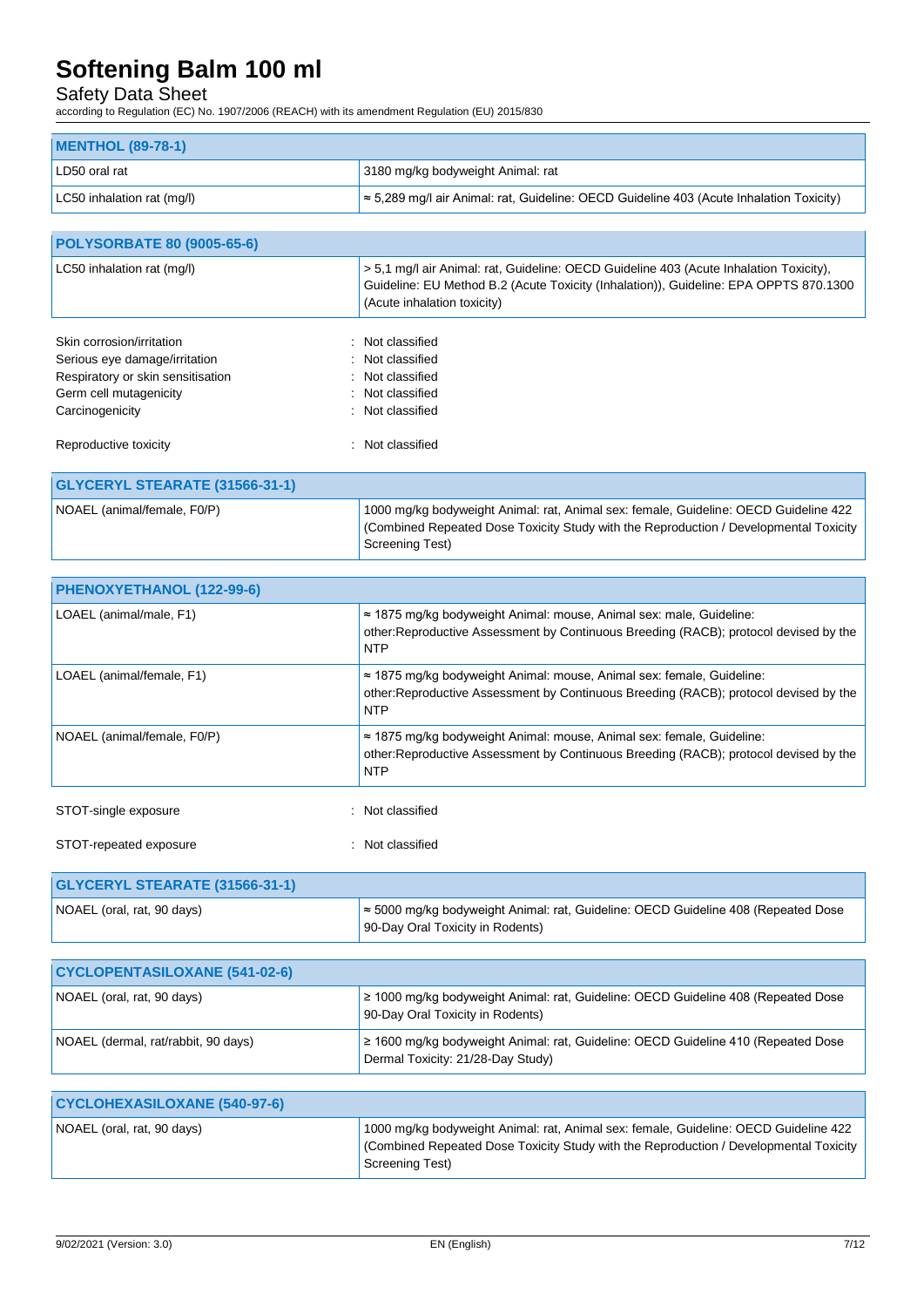### Safety Data Sheet

according to Regulation (EC) No. 1907/2006 (REACH) with its amendment Regulation (EU) 2015/830

| PHENOXYETHANOL (122-99-6)           |                                                                                                                                                                                                                                                                                                              |
|-------------------------------------|--------------------------------------------------------------------------------------------------------------------------------------------------------------------------------------------------------------------------------------------------------------------------------------------------------------|
| LOAEL (oral, rat, 90 days)          | >700 mg/kg bodyweight Animal: rat, Guideline: OECD Guideline 408 (Repeated Dose 90-<br>Day Oral Toxicity in Rodents), Guideline: EU Method B.26 (Sub-Chronic Oral Toxicity<br>Test: Repeated Dose 90-Day Oral Toxicity Study in Rodents), Guideline: EPA OPPTS<br>870.3100 (90-Day Oral Toxicity in Rodents) |
| LOAEL (dermal, rat/rabbit, 90 days) | > 500 mg/kg bodyweight Animal: rabbit                                                                                                                                                                                                                                                                        |
| NOAEL (dermal, rat/rabbit, 90 days) | 500 mg/kg bodyweight Animal: rabbit                                                                                                                                                                                                                                                                          |

| NOAEL (oral, rat, 90 days)                       | 1000 mg/kg bodyweight Animal: rat                                                                                |
|--------------------------------------------------|------------------------------------------------------------------------------------------------------------------|
| NOAEL (dermal, rat/rabbit, 90 days)              | > 2500 mg/kg bodyweight Animal: rabbit, Guideline: EPA OPP 82-2 (Repeated Dose<br>Dermal Toxicity -21/28 Days)   |
| NOAEC (inhalation, rat, dust/mist/fume, 90 days) | $\leq$ 0.025 mg/l air Animal: rat. Guideline: OECD Guideline 412 (Subacute Inhalation Toxicity:<br>28-Day Study) |

Aspiration hazard is a set of the set of the set of the set of the set of the set of the set of the set of the set of the set of the set of the set of the set of the set of the set of the set of the set of the set of the s

| <b>SECTION 12: Ecological information</b>                    |                                                                                                                            |
|--------------------------------------------------------------|----------------------------------------------------------------------------------------------------------------------------|
| 12.1. Toxicity                                               |                                                                                                                            |
| Ecology - general                                            | : The product is not considered harmful to aquatic organisms nor to cause long-term adverse<br>effects in the environment. |
| Hazardous to the aquatic environment, short-term<br>(acute)  | : Not classified                                                                                                           |
| Hazardous to the aquatic environment, long-term<br>(chronic) | Not classified<br>$\sim$                                                                                                   |

| <b>XANTHAN GUM (11138-66-2)</b> |                         |
|---------------------------------|-------------------------|
| LC50 fish 1                     | 420 mg/l Source: ECOTOX |

| <b>GLYCERYL STEARATE (31566-31-1)</b> |                                                                                                          |
|---------------------------------------|----------------------------------------------------------------------------------------------------------|
| EC50 Daphnia 1                        | > 0,01 mg/l Test organisms (species): Daphnia magna                                                      |
| EC50 72h algae (1)                    | < 100 mg/l Test organisms (species): Desmodesmus subspicatus (previous name:<br>Scenedesmus subspicatus) |
| EC50 72h algae (2)                    | > 100 mg/l Test organisms (species): Desmodesmus subspicatus (previous name:<br>Scenedesmus subspicatus) |
| LOEC (chronic)                        | > 0,01 mg/l Test organisms (species): Daphnia magna Duration: '21 d'                                     |
| NOEC (chronic)                        | $\geq$ 0.01 mg/l Test organisms (species): Daphnia magna Duration: '21 d'                                |
|                                       |                                                                                                          |

| <b>CYCLOPENTASILOXANE (541-02-6)</b> |                                                                                             |
|--------------------------------------|---------------------------------------------------------------------------------------------|
| LC50 fish 1                          | > 16 µg/l Test organisms (species): Oncorhynchus mykiss (previous name: Salmo<br>qairdneri) |
| EC50 Daphnia 1                       | $>$ 2,9 µg/l Test organisms (species): Daphnia magna                                        |

| <b>CYCLOHEXASILOXANE (540-97-6)</b> |                                                             |
|-------------------------------------|-------------------------------------------------------------|
| LC50 fish 1                         | 0,028 mg/l Source: Quantitative Structure Activity Relation |
| $\vert$ EC50 96h algae (1)          | 0,033 mg/l Source: Quantitative Structure Activity Relation |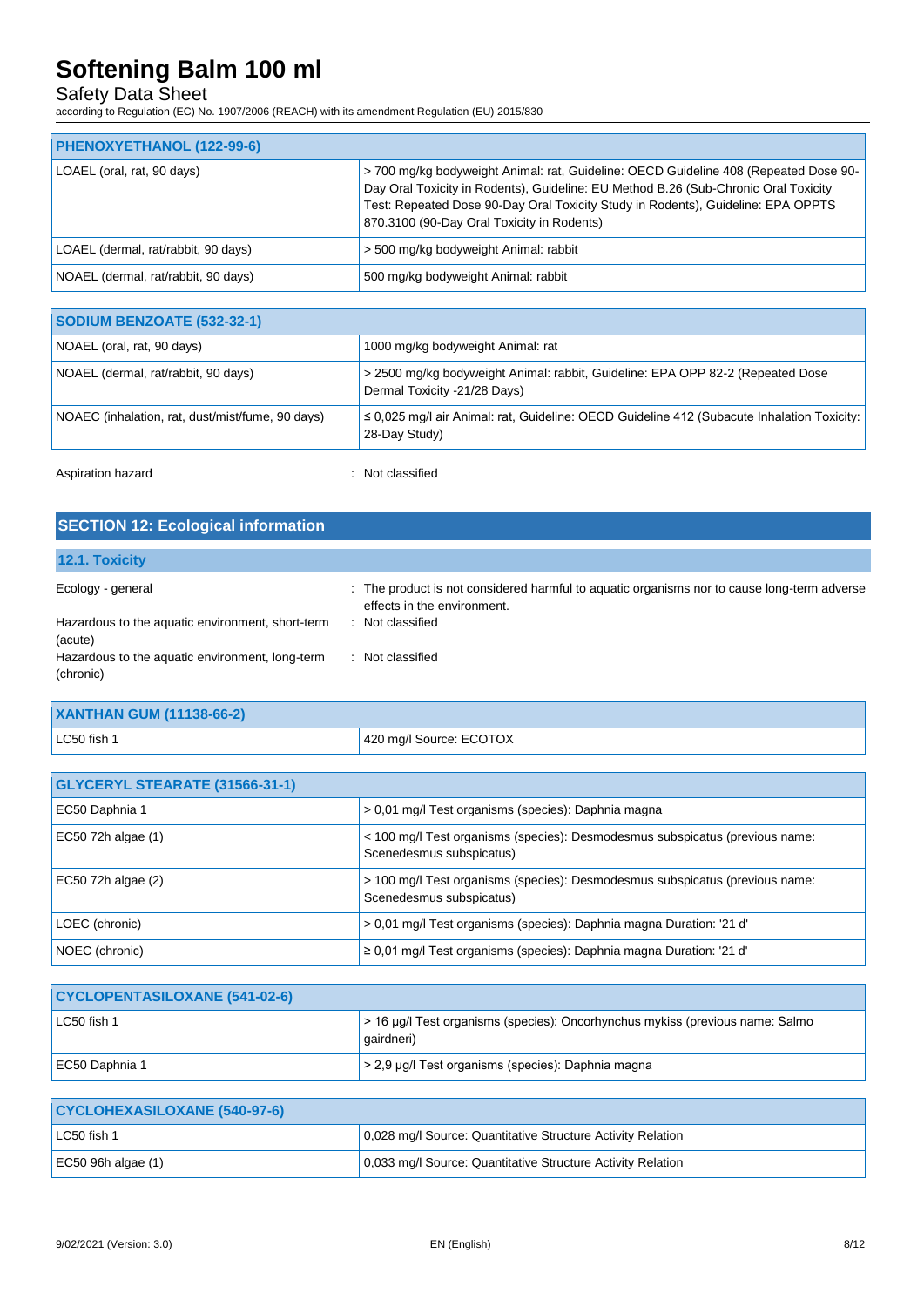# Safety Data Sheet

according to Regulation (EC) No. 1907/2006 (REACH) with its amendment Regulation (EU) 2015/830

| PHENOXYETHANOL (122-99-6) |                                                        |
|---------------------------|--------------------------------------------------------|
| LC50 fish 1               | 344 mg/l Test organisms (species): Pimephales promelas |
| EC50 Daphnia 1            | > 500 mg/l Test organisms (species): Daphnia magna     |
| EC50 72h algae $(1)$      | 500 mg/l Source: IUCLID                                |

| <b>SODIUM BENZOATE (532-32-1)</b> |                                                                                                                                                |
|-----------------------------------|------------------------------------------------------------------------------------------------------------------------------------------------|
| LC50 fish 1                       | 484 mg/l Test organisms (species): Pimephales promelas                                                                                         |
| EC50 72h algae $(1)$              | > 30,5 mg/l Test organisms (species): Pseudokirchneriella subcapitata (previous names:<br>Raphidocelis subcapitata, Selenastrum capricornutum) |
| NOEC chronic fish                 | 10 mg/l Test organisms (species): Danio rerio (previous name: Brachydanio rerio)<br>Duration: '144 h'                                          |

| <b>MENTHOL (89-78-1)</b> |                                                                                                         |
|--------------------------|---------------------------------------------------------------------------------------------------------|
| LC50 fish 1              | 22,3 mg/l Test organisms (species): Danio rerio (previous name: Brachydanio rerio)                      |
| EC50 Daphnia 1           | 26,6 mg/l Test organisms (species): Daphnia magna                                                       |
| EC50 72h algae (1)       | 16,2 mg/l Test organisms (species): Desmodesmus subspicatus (previous name:<br>Scenedesmus subspicatus) |

# **12.2. Persistence and degradability**

### No additional information available

| 12.3. Bioaccumulative potential                 |                                                        |
|-------------------------------------------------|--------------------------------------------------------|
| <b>CYCLOPENTASILOXANE (541-02-6)</b>            |                                                        |
| Partition coefficient n-octanol/water (Log Pow) | 5.2 Source: Corporate Solution From Thomson Micromedex |
|                                                 |                                                        |
| <b>CYCLOHEXASILOXANE (540-97-6)</b>             |                                                        |
| Partition coefficient n-octanol/water (Log Pow) | 6.33 Source: National Library of Medicine              |

| PHENOXYETHANOL (122-99-6)                       |                    |
|-------------------------------------------------|--------------------|
| Partition coefficient n-octanol/water (Log Pow) | 1.2 Source: ICSC   |
|                                                 |                    |
| <b>SODIUM BENZOATE (532-32-1)</b>               |                    |
| Partition coefficient n-octanol/water (Log Pow) | -2.27 Source: ICSC |
| 12.4. Mobility in soil                          |                    |
|                                                 |                    |

| <b>CYCLOPENTASILOXANE (541-02-6)</b> |                                 |
|--------------------------------------|---------------------------------|
| Mobility in soil                     | <sup>1</sup> 16000 Source: HSDB |

| <b>CYCLOHEXASILOXANE (540-97-6)</b> |                    |
|-------------------------------------|--------------------|
| Mobility in soil                    | 79000 Source: HSDB |
|                                     |                    |
| <b>UBIQUINONE (303-98-0)</b>        |                    |

Mobility in soil 10,776 Source: Quantitative Structure Activity Relation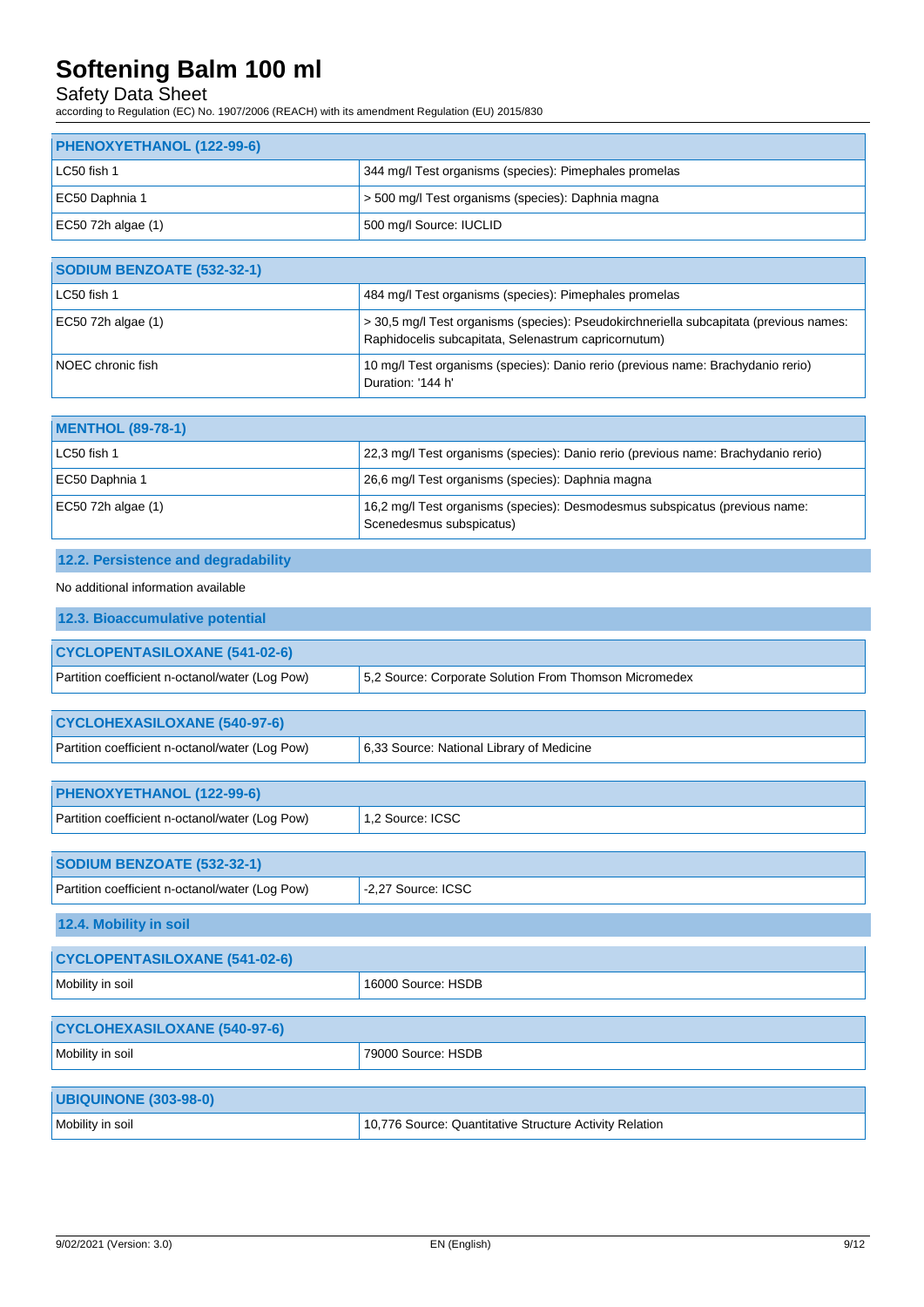## Safety Data Sheet

according to Regulation (EC) No. 1907/2006 (REACH) with its amendment Regulation (EU) 2015/830

| 12.5. Results of PBT and vPvB assessment |                                                                                                                                                                 |
|------------------------------------------|-----------------------------------------------------------------------------------------------------------------------------------------------------------------|
| <b>Component</b>                         |                                                                                                                                                                 |
| CYCLOPENTASILOXANE (541-02-6)            | This substance/mixture meets the PBT criteria of REACH regulation, annex XIII<br>This substance/mixture meets the vPvB criteria of REACH regulation, annex XIII |
| CYCLOHEXASILOXANE (540-97-6)             | This substance/mixture meets the PBT criteria of REACH regulation, annex XIII<br>This substance/mixture meets the vPvB criteria of REACH regulation, annex XIII |

**12.6. Other adverse effects**

No additional information available

| <b>SECTION 13: Disposal considerations</b> |                                                                                               |  |
|--------------------------------------------|-----------------------------------------------------------------------------------------------|--|
| 13.1. Waste treatment methods              |                                                                                               |  |
| Waste treatment methods                    | : Dispose of contents/container in accordance with licensed collector's sorting instructions. |  |

# **SECTION 14: Transport information**

In accordance with ADR / RID / IMDG / IATA / ADN

| 14.1. UN number                                                                                                                                                                                                                                            |                                                                                                  |
|------------------------------------------------------------------------------------------------------------------------------------------------------------------------------------------------------------------------------------------------------------|--------------------------------------------------------------------------------------------------|
| UN-No. (ADR)<br>UN-No. (IMDG)<br>UN-No. (IATA)<br>UN-No. (ADN)<br>UN-No. (RID)                                                                                                                                                                             | Not applicable<br>Not applicable<br>Not applicable<br>Not applicable<br>Not applicable           |
| 14.2. UN proper shipping name                                                                                                                                                                                                                              |                                                                                                  |
| Proper Shipping Name (ADR)<br>Proper Shipping Name (IMDG)<br>Proper Shipping Name (IATA)<br>Proper Shipping Name (ADN)<br>Proper Shipping Name (RID)                                                                                                       | Not applicable<br>Not applicable<br>Not applicable<br>Not applicable<br>: Not applicable         |
| 14.3. Transport hazard class(es)                                                                                                                                                                                                                           |                                                                                                  |
| <b>ADR</b><br>Transport hazard class(es) (ADR)<br><b>IMDG</b><br>Transport hazard class(es) (IMDG)<br><b>IATA</b><br>Transport hazard class(es) (IATA)<br><b>ADN</b><br>Transport hazard class(es) (ADN)<br><b>RID</b><br>Transport hazard class(es) (RID) | : Not applicable<br>: Not applicable<br>: Not applicable<br>: Not applicable<br>: Not applicable |
| 14.4. Packing group                                                                                                                                                                                                                                        |                                                                                                  |
| Packing group (ADR)<br>Packing group (IMDG)<br>Packing group (IATA)<br>Packing group (ADN)<br>Packing group (RID)                                                                                                                                          | Not applicable<br>Not applicable<br>Not applicable<br>Not applicable<br>Not applicable           |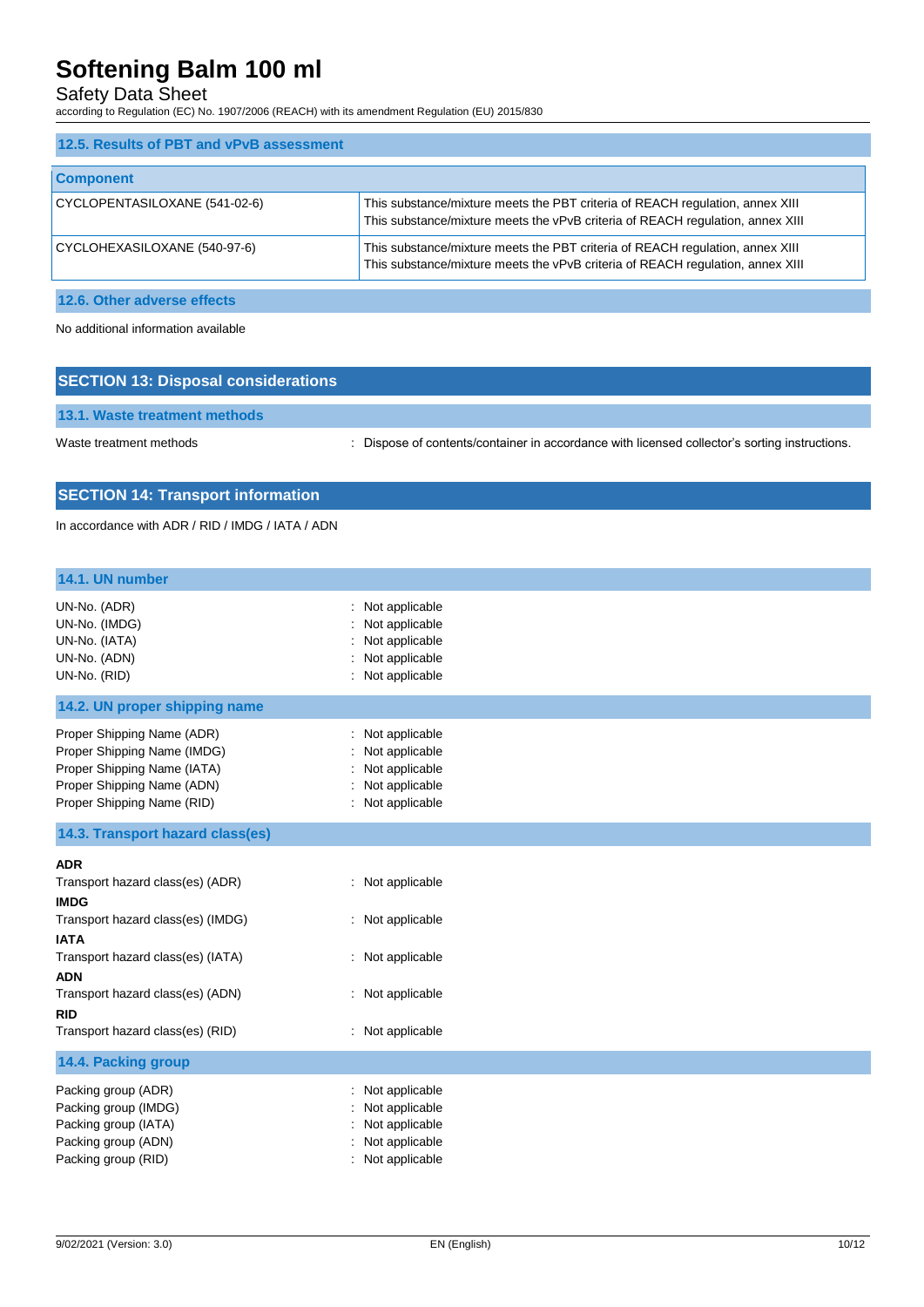### Safety Data Sheet

according to Regulation (EC) No. 1907/2006 (REACH) with its amendment Regulation (EU) 2015/830

| 14.5. Environmental hazards   |                                          |
|-------------------------------|------------------------------------------|
| Dangerous for the environment | : No                                     |
| Marine pollutant              | : No                                     |
| Other information             | : No supplementary information available |
|                               |                                          |

#### **14.6. Special precautions for user**

**Overland transport** Not applicable **Transport by sea** Not applicable **Air transport** Not applicable **Inland waterway transport** Not applicable **Rail transport** Not applicable

**14.7. Transport in bulk according to Annex II of Marpol and the IBC Code**

#### Not applicable

### **SECTION 15: Regulatory information**

#### **15.1. Safety, health and environmental regulations/legislation specific for the substance or mixture**

#### **15.1.1. EU-Regulations**

Contains no REACH substances with Annex XVII restrictions

Contains a substance on the REACH candidate list in concentration ≥ 0.1% or with a lower specific limit: Decamethylcyclopentasiloxane (D5) (EC 208-764-9, CAS 541-02-6), Dodecamethylcyclohexasiloxane (D6) (EC 208-762-8, CAS 540-97-6)

Contains no REACH Annex XIV substances

Contains no substance subject to Regulation (EU) No 649/2012 of the European Parliament and of the Council of 4 July 2012 concerning the export and import of hazardous chemicals.

Contains no substance subject to Regulation (EU) No 2019/1021 of the European Parliament and of the Council of 20 June 2019 on persistent organic pollutants

#### **15.1.2. National regulations**

No additional information available

**15.2. Chemical safety assessment**

No chemical safety assessment has been carried out

### **SECTION 16: Other information**

| Indication of changes: |                                           |               |                 |
|------------------------|-------------------------------------------|---------------|-----------------|
| <b>Section</b>         | <b>Changed item</b>                       | <b>Change</b> | <b>Comments</b> |
| 3.2                    | Composition/information on<br>ingredients | Modified      |                 |

| <b>Full text of H- and EUH-statements:</b> |                                                                   |  |
|--------------------------------------------|-------------------------------------------------------------------|--|
| Acute Tox. 4 (Inhalation)                  | Acute toxicity (inhal.), Category 4                               |  |
| Acute Tox. 4 (Oral)                        | Acute toxicity (oral), Category 4                                 |  |
| Aquatic Acute 1                            | Hazardous to the aquatic environment - Acute Hazard, Category 1   |  |
| Aquatic Chronic 1                          | Hazardous to the aquatic environment - Chronic Hazard, Category 1 |  |
| Aquatic Chronic 2                          | Hazardous to the aquatic environment — Chronic Hazard, Category 2 |  |